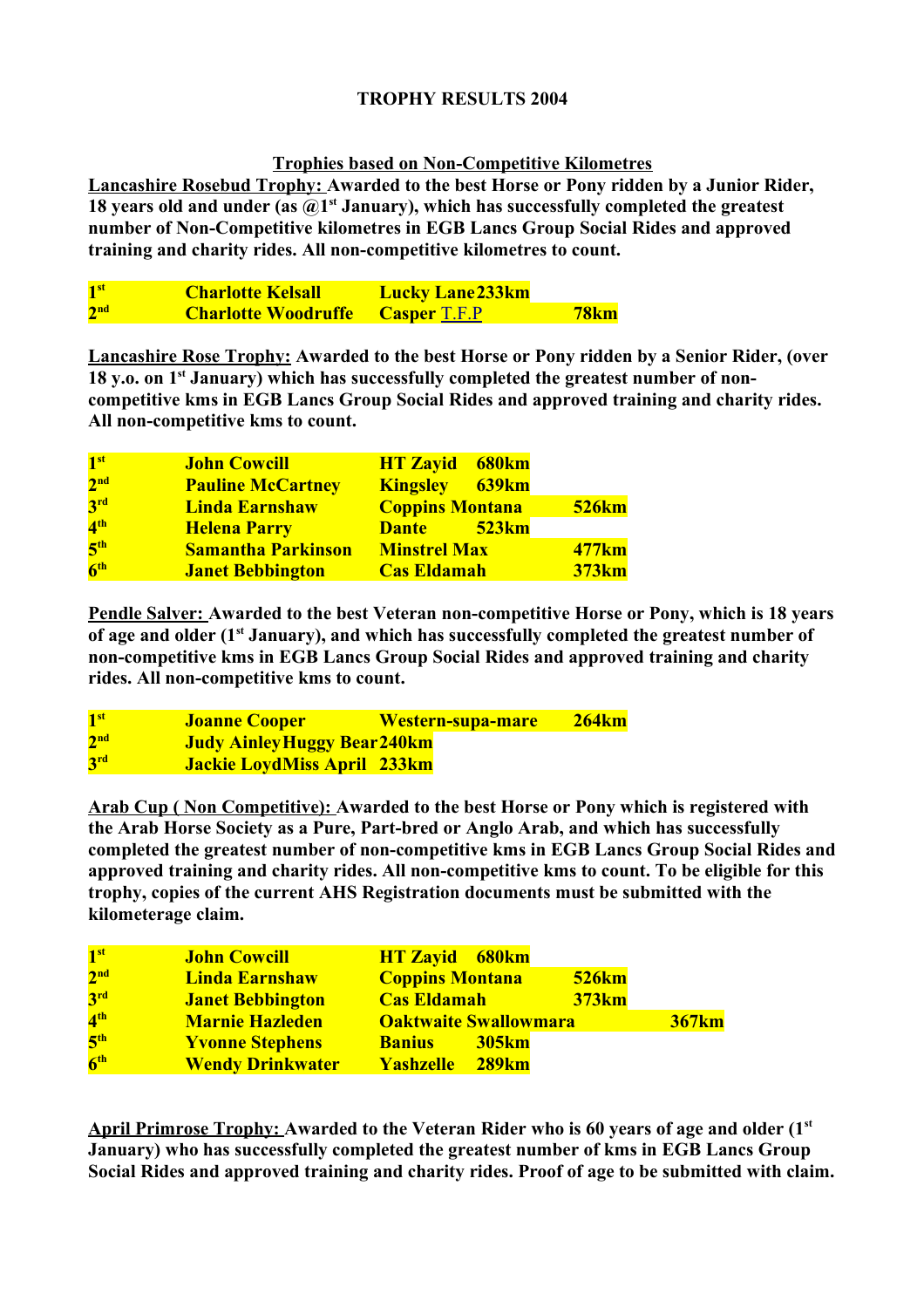| $\mathbf{1}^{\text{st}}$ | <b>Elizabeth Rowlandson Colonel Patrick</b> |              | <b>328km</b> |
|--------------------------|---------------------------------------------|--------------|--------------|
| 2 <sup>nd</sup>          | <b>Betty Paul Toiseach Feasgar</b>          | <b>296km</b> |              |

# **Trophies based on competitive kilometres**

**Collee Memorial Trophy: Awarded to the best Veteran Horse or Pony who is 18 years of age and older (1st January), which has successfully completed the greatest number kms, in all classes of EGB competitive rides. All competitive kms to count.** 

1<sup>st</sup> **st Judy AinleyHuggy Bear735**  $2<sub>nd</sub>$ *Loretta Cunningham* **Shadow of Derry Aire 224** 

### **Trophies based on both competitive and non-competitive kilometres**

**Tarka Trophy: For the best coloured Horse or Pony, which has successfully completed the greatest number of kms in all classes of EGB Lancs approved competitive and noncompetitive rides. All rides to count. Only piebald and skewbald horses and ponies are eligible.**

**1**st **st Jenny Rand Todmaglen 658km**  $2<sub>nd</sub>$ **nd Samantha Parkinson Minstrel Max 477km**

**Winston Memorial Trophy: Awarded to the rider, new to Long Distance Riding in their first registered season, who has successfully completed the greatest number of kms in all classes of EGB Lancs approved competitive and non-competitive rides. Rider not to have ever been previously registered with any other endurance society (e.g. EHPS, BERA, SERC, ILDRA, ERG etc). All rides to count.**

**1 st Richard Robinson Velverteen Bean**

### **Trophies based on competitive points**

**Highpoint Champion of Lancashire: Awarded to the overall champion competitive Horse or Pony, gaining the highest number of points achieved in any types of EGB competitive ride. Best 10 rides to count.**

| 1 <sup>st</sup> | <b>Zara Moon Yamayar</b> | 3709                   |        |      |
|-----------------|--------------------------|------------------------|--------|------|
| 2 <sup>nd</sup> | Jean Merchant            | <b>Tanita</b>          | 2237.5 |      |
| 3 <sup>rd</sup> | <b>Rachael Atkinson</b>  | <b>Oakthwaite Zara</b> |        | 1985 |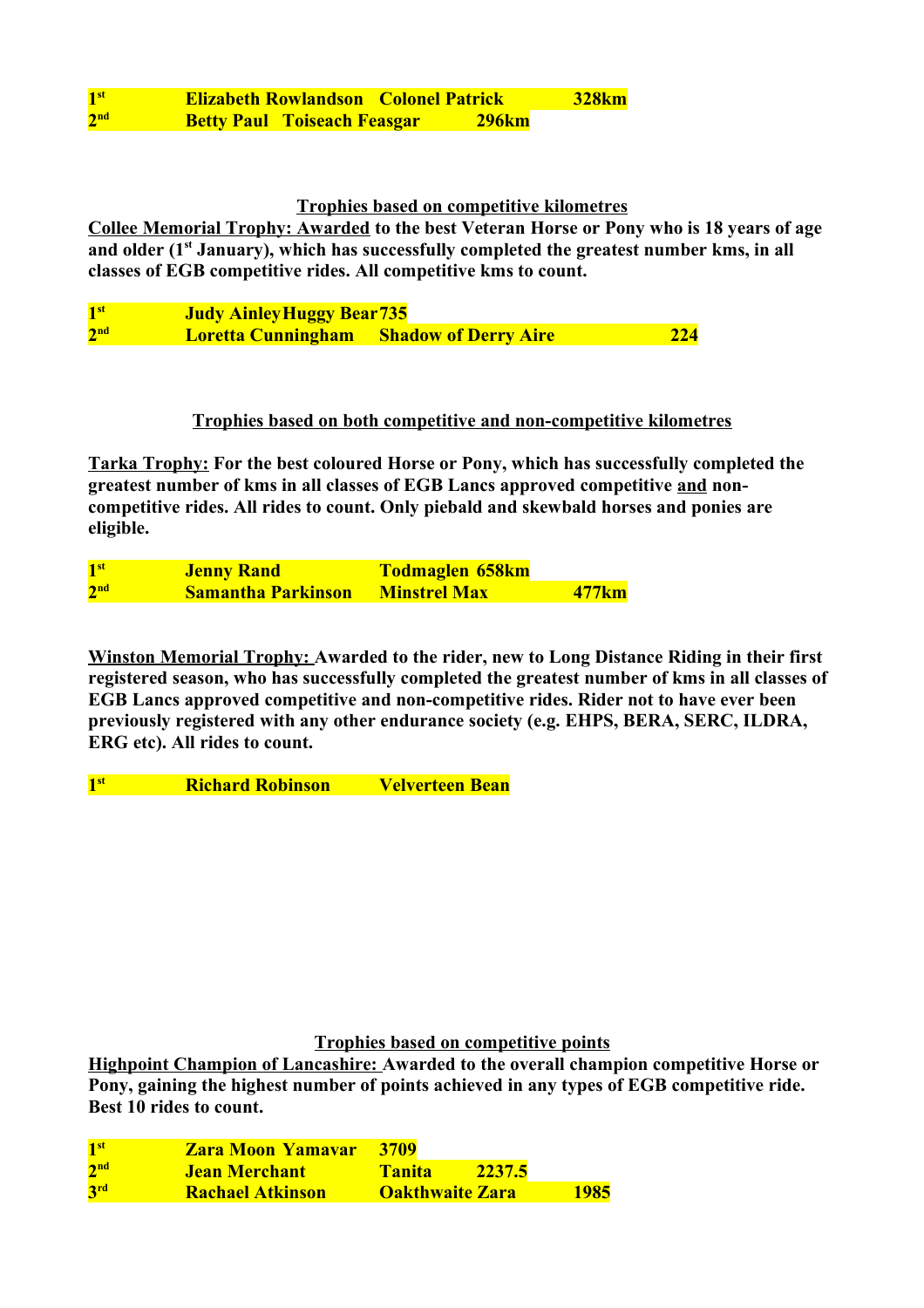| $\mathbf{4}^{\text{th}}$ | <b>Rachael Atkinson</b>  | 1507<br>Job.               |      |
|--------------------------|--------------------------|----------------------------|------|
| 5 <sup>th</sup>          | <b>Tessa Walmsley</b>    | <b>Dorocina Valient Be</b> | 1341 |
| 6 <sup>th</sup>          | <b>Philip Rice Jewel</b> | <b>1128</b>                |      |

**Graded Ride Champion of Lancashire: Awarded to the best competitive Horse or Pony achieving the highest number of points in EGB Graded Rides when ridden by a senior rider. Best 10 rides to count. Intermediate and Advanced horses are eligible, but the horse/pony must not have competed in any Endurance Rides (ER classes) in the current season. Any distance to count.**

| 1 <sup>st</sup> | <b>Philip Rice Jewel</b>                                                                                                                                                                                                             | <u>1128</u> |     |  |
|-----------------|--------------------------------------------------------------------------------------------------------------------------------------------------------------------------------------------------------------------------------------|-------------|-----|--|
| 2 <sup>nd</sup> | <b>Liz Roskell Brackens Rane</b>                                                                                                                                                                                                     |             | 993 |  |
| 3 <sup>rd</sup> | <b>Judy Ainley Huggy Bear 805</b>                                                                                                                                                                                                    |             |     |  |
| 4 <sup>th</sup> | <b>Denice Cowcill Concording Contrary Concording Concording Concording Concording Concording Concording Concording Concording Concording Concording Concording Concording Concording Concording Concording Concording Concording</b> |             |     |  |
| 5 <sup>th</sup> | <b>Helen Fox Mollies Melody</b>                                                                                                                                                                                                      |             | 676 |  |
| 6 <sup>th</sup> | <b>Jenny Rand Todmaglen 578</b>                                                                                                                                                                                                      |             |     |  |

**Endurance Champion of Lancashire: For the best Endurance Horse or Pony, gaining highest number of points in EGB Endurance Rides only (all ER classes) only. Best 10 rides to count.**

| 1 <sup>st</sup> | <b>Zara Moon Yamayar</b> | 3415                         |             |
|-----------------|--------------------------|------------------------------|-------------|
| 2 <sup>nd</sup> | <b>Rachael Atkinson</b>  | <b>Oakthwaite Zara</b>       | <b>1356</b> |
| 3 <sup>rd</sup> | <b>Jean Merchant</b>     | <b>Tanita</b><br><b>1170</b> |             |
| 4 <sup>th</sup> | <b>Tessa Walmsley</b>    | <b>Dorocina Valient Be</b>   | 572.5       |

**Novice Champion of Lancashire: Awarded to the best competitive Horse or Pony gaining the highest number of points in it's first season registered as a Novice horse/pony. Not to have previously competed in any other type of competitive ride, and not to have competed in rides of a distance greater than 45 km, with this or any other society, in this or in any previous season. In line with National Novice classification, only horses and ponies taking the 'slow track' novice route will be eligible and completion of a ride greater than 45km will disqualify a horse/pony from this category. Best 10 rides to count.**

| 1 <sup>st</sup> | <b>Rachael Atkinson</b>   | <b>Readwood RiffRaff</b> | <b>815</b> |
|-----------------|---------------------------|--------------------------|------------|
| 2 <sup>nd</sup> | <b>Meriel Moon</b>        | Mofasa<br><b>810</b>     |            |
| 3 <sup>rd</sup> | <b>Zoe Parker Molly 3</b> | 486                      |            |

**Young Rider Champion of Lancashire: Awarded to the best competitive Horse or Pony gaining highest number of points when ridden by a Young Rider, aged 14 to 21years old (1st January rule applies). All types of EGB competitive rides are eligible in line with National Young Rider classification, and best 10 rides to count.**

#### **1**st **st Zara Moon Yamavar**

**Helme Trophy: Awarded to the best competitive Horse or Pony gaining the highest number of points when ridden by a Junior Rider aged 8 to 17 years old (1st January), in graded rides only. Best 10 rides to count.**

## **1 st Charlotte Woodruffe Casper TFP**

**Cumbria Za Trophy: Awarded to the best competitive Horse or Pony, gaining the highest**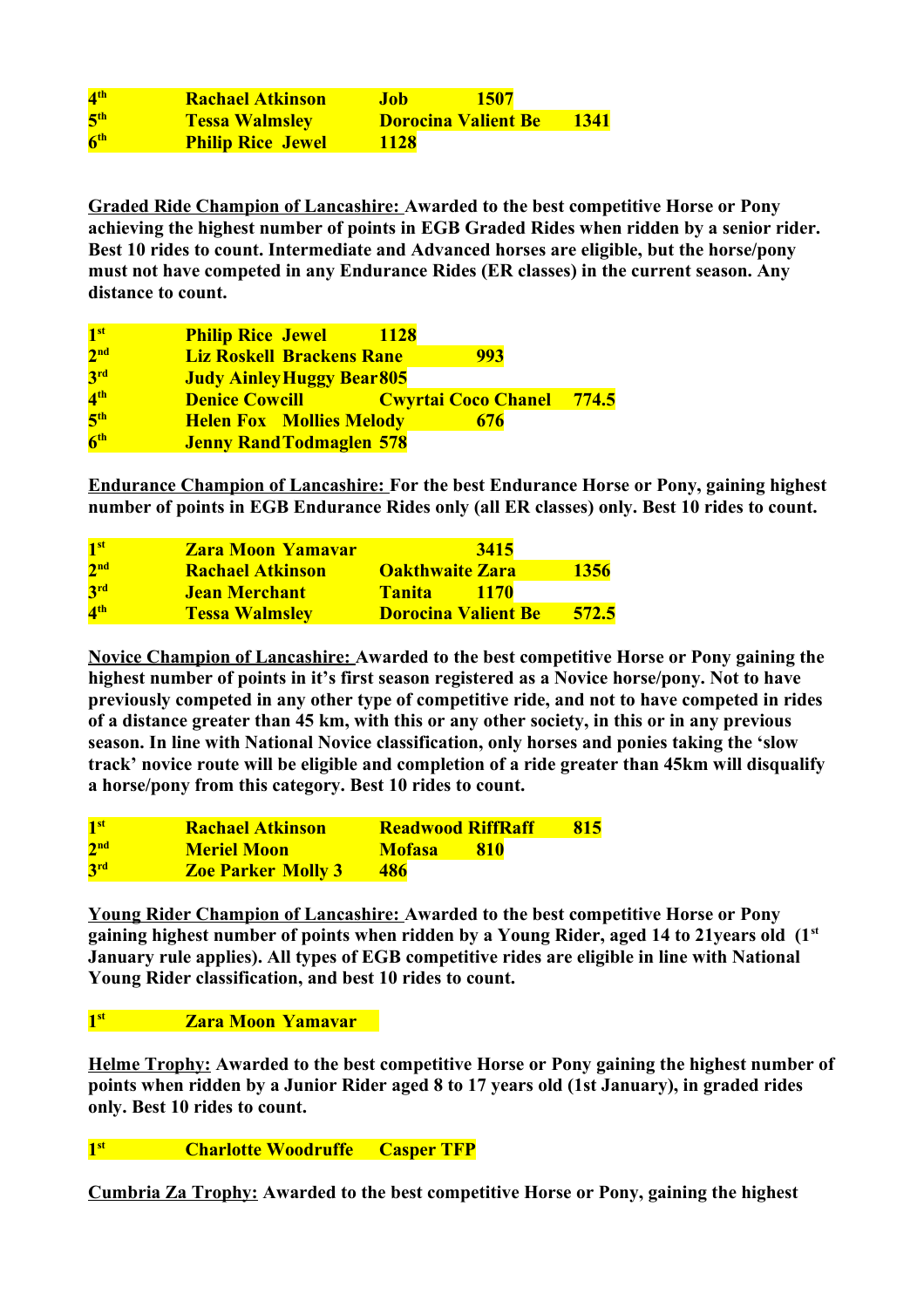**number of points in Set Speed and Graded Rides of 45 km (27 miles) and under only, when ridden by a senior rider. Best 10 rides to count.**

| 1 <sup>st</sup> | <b>Rachael Atkinson</b>           | <b>Readwood RiffRaff</b> | 815 |
|-----------------|-----------------------------------|--------------------------|-----|
| 2 <sup>nd</sup> | <b>Meriel Moon</b>                | <b>Mofasa</b>            | 810 |
| 3 <sup>rd</sup> | <b>Judy Ainley Huggy Bear 815</b> |                          |     |
| 4 <sup>th</sup> | <b>Helen Fox Mollies Melody</b>   | 676                      |     |
| 5 <sup>th</sup> | <b>Jenny Rand Todmaglen 578</b>   |                          |     |
| 6 <sup>th</sup> | <b>Wendy Drinkwater Yashzelle</b> |                          | 548 |

**Arab Horse Society Cup (Competitive): Awarded to the best competitive Horse or Pony which is registered with the Arab Horse Society as a Pure, Part-Bred, or Anglo Arab, which has gained the highest number of points in all classes of EGB competitive rides. Best 10 rides to count. To be eligible for this trophy, copies of the current AHS Registration documents must be submitted with the kilometerage claim.**

| 1 <sup>st</sup> | <b>Zara Moon Yamavar</b> | 3709                            |             |
|-----------------|--------------------------|---------------------------------|-------------|
| 2 <sup>nd</sup> | <b>Jean Merchant</b>     | <b>Tanita</b>                   | 2237.5      |
| 3 <sup>rd</sup> | <b>Rachael Atkinson</b>  | <b>Oakthwaite Zara</b>          | <b>1985</b> |
| 4 <sup>th</sup> | <b>Rachael Atkinson</b>  | <b>Job</b>                      | 1507        |
| 5 <sup>th</sup> | <b>Tessa Walmsley</b>    | <b>Dorocina Valient Be 1341</b> |             |
| 6 <sup>th</sup> | <b>Meriel Moon</b>       | <b>Mofasa</b>                   | 810         |

**Norah Trophy: Awarded to the best competitive Horse or Pony other than Pure, Part or Anglo Arabs either registered or not registered, gaining the highest number of points in all types of EGB competitive rides. Best 10 rides to count.**

| 1 <sup>st</sup> | <b>Philip Rice Jewel</b>          | <b>1128</b>                       |     |
|-----------------|-----------------------------------|-----------------------------------|-----|
| 2 <sup>nd</sup> | <b>Liz Roskell Brackens Rane</b>  | 993                               |     |
| 3 <sup>rd</sup> | <b>Rachael Atkinson</b>           | <b>Exambra Readwood Riff Raff</b> | 815 |
| 4 <sup>th</sup> | <b>Judy Ainley Huggy Bear 805</b> |                                   |     |
| 5 <sup>th</sup> | <b>Helen Fox Mollies Melody</b>   | 676                               |     |
| 6 <sup>th</sup> | <b>Zoe Parker Molly 3</b>         | 486                               |     |

**Willowsweet Trophy: Awarded to the best competitive Horse or Pony, seven years of age and under (on the 1st January), gaining the highest number of points in all types of EGB competitive rides. Best 10 rides to count.**

| 1 <sup>st</sup> | <b>Rachael Atkinson</b>         | <b>Readwood Riff Raff</b> | -815 |
|-----------------|---------------------------------|---------------------------|------|
| 2 <sup>nd</sup> | <b>Jenny Rand Todmaglen 578</b> |                           |      |

### **Pairs Trophies**

**Chanel Pairs Trophy: Awarded to the best pair of competitive Horses or Ponies, gaining the highest number of points in any division of EGB competitive rides. One Horse/Pony to have only completed rides of 45km and under in the current season, and their best 10 miles will count. For the high mileage horse/pony, only rides of greater than 45 km will be included, and again their best 10 rides will count. Any class of EGB horse/rider category is eligible (i.e. junior, novice, senior, graded, ER etc.).**